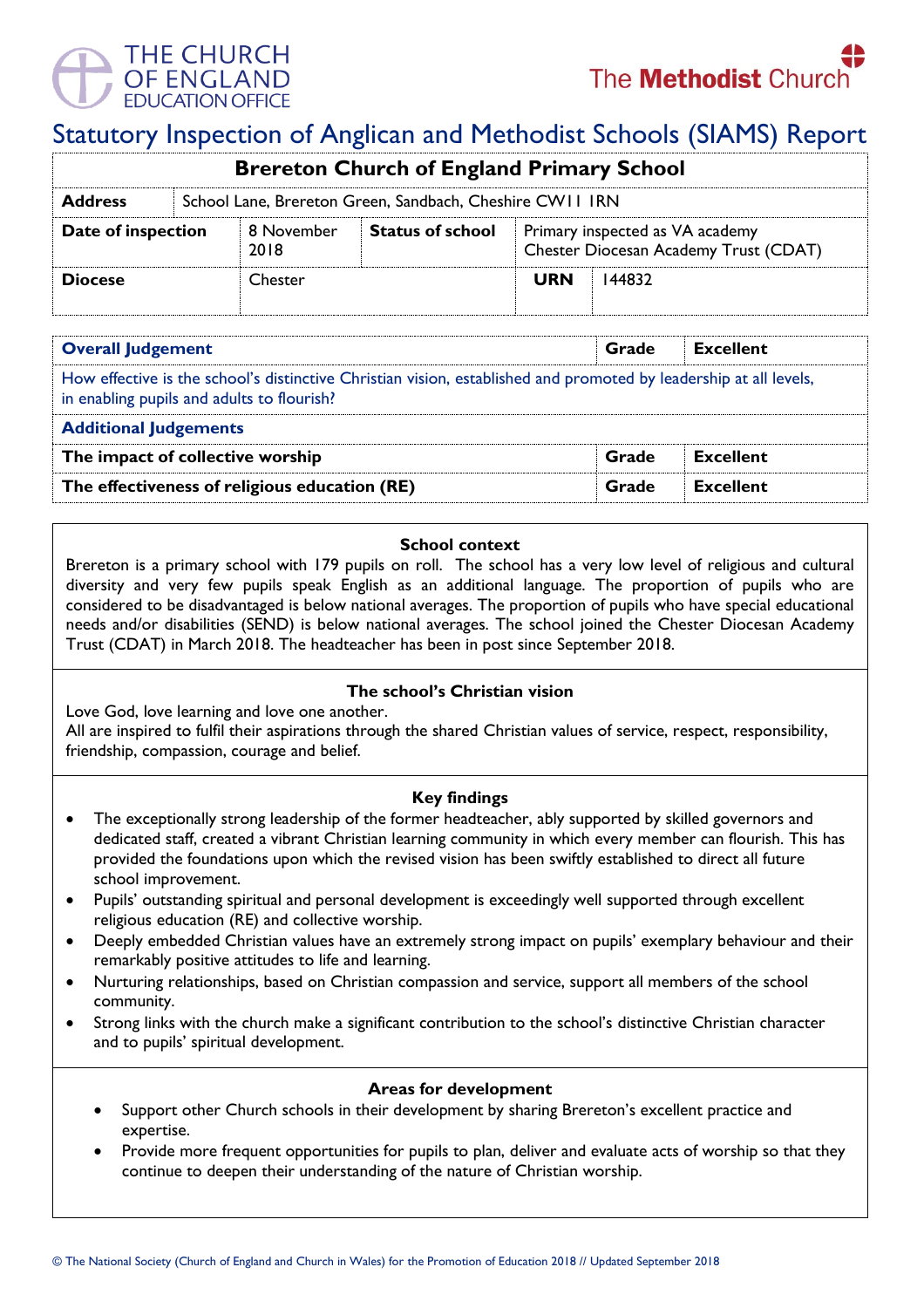## How effective is the school's distinctive Christian vision, established and promoted by leadership at all levels, in enabling pupils and adults to flourish?

#### **Inspection findings**

The new headteacher's first action was to revise the vision. Based on deeply embedded Christian values and practice, it is highly inclusive and aspirational. It seeks to ensure that all are supported so that they can flourish, achieve, develop a love of learning and a respect for God's world and his people. Pupils know that the vision comes from Jesus' two greatest commandments. Leaders' commitment to continuous improvement is reflected in the decision to join CDAT. Developing from the longstanding partnership with the diocese, the trust is already having a very positive impact on training, curriculum development and budgetary planning. Staff morale is extremely high. They feel valued and respected because their well-being is considered at all levels of decisionmaking. All staff benefit from well-targeted professional development. This supports middle leadership and the development of future school leaders exceptionally well. Leaders have secured exceptionally high quality leadership of RE and collective worship. As a result, both make substantial contributions to the school's distinctiveness and performance. Senior leaders and governors have established a highly effective Church school self-evaluation process. Through regular monitoring visits, governors have a very clear idea of school performance, achievement and the way in which the vision is being lived out. Thorough monitoring and evaluation systems ensure that pupil progress is tracked and individual needs identified. All aspects of school improvement are driven by the shared Christian vision.

Pupils thoroughly enjoy all that the school offers. They are excited and inspired by a broad, creative curriculum enhanced by educational visits and extra-curricular activities. High quality teaching is targeted to meet the learning needs of all pupils. Vulnerable pupils, and those with special needs and/or disabilities are extremely wellsupported. Leaders ensure that financial and human resources are used effectively so that all pupils can flourish and achieve. Pupils make good, sometimes rapid, progress from their starting points. Standards of attainment are generally in line with or above national expectations. They continue to improve because leaders take innovative decisions to develop the curriculum and promote pupils' individual skills and abilities. Expectations are high. Pupils are eager to rise to the challenge, reflecting their extremely positive attitudes to life and learning. Parents confirm that their children are extremely happy, excited by their learning and joyful in their relationships. They are confident that this is because every child is valued as unique, loved and supported.

Provision for pupils' spiritual development and emotional well-being is extremely well-considered. RE and collective worship make very substantial contributions to pupils' spiritual growth. Pupils are eager, confident and articulate. Reflection is integral to learning across the curriculum, through which Christian values are threaded seamlessly. Pupils express their ideas creatively through art, prose, drama and prayer. The outstanding quality and depth of their personal responses can be seen in vibrant displays and in the RE and collective worship classbooks. Teachers are adept at questioning. This deepens pupils' thinking because they are frequently asked to explain or consider why such a belief is expressed. Pupils consider big questions related to current affairs. They ponder upon issues related to injustice and discrimination. For example, recent work on homelessness challenged Year 5 pupils' views on the homeless in Manchester. Pupils make a very clear link between Jesus' teaching, Christian values and their own actions, such as supporting charitable causes. The well-established link with a Christian school community in Kenya continues to support pupils' understanding of different cultures and of Christianity as a multi-cultural faith. Through their work in RE, pupils have a well-developed understanding of diverse cultures and beliefs. A recent visit to a mosque highlighted the similarities between Christianity and Islam. Through special themed days and the topic-based curriculum, pupils learn about different ways of life and historical events which have shaped our culture. As a result, they are able to identify and challenge stereotypical views confidently and maturely.

Collective worship is the heartbeat of the school community. Pupils' attitudes are extremely positive because they feel included and involved. Thorough planning, based on the life and teaching of Jesus, explores Christian values and themes imaginatively, so that worship constantly refers to the school's vision and values. Pupils participate actively, answering questions and helping to act out stories, so levels of engagement are high. Through their worship experiences, pupils develop a remarkably mature understanding of the nature of God. Many refer to their understanding of the Christian concept of the Trinity, explaining that God is the Father, Jesus is the Saviour and the Holy Spirit helps Christians to live their lives. Worship is led by staff, clergy and visitors, such as Open the Book and Bible Explorers, from other Christian communities. Strong links with the local churches support the delivery of worship extremely well. Clergy and church leaders from St. Oswald's and St. Luke's lead worship regularly in school. The church is used for special services at festival times. Parents attend these services in considerable numbers because they value the opportunity to share in their children's work and worship. Class groups lead the worship in church and all pupils participate at some level. Members of the ethos group take